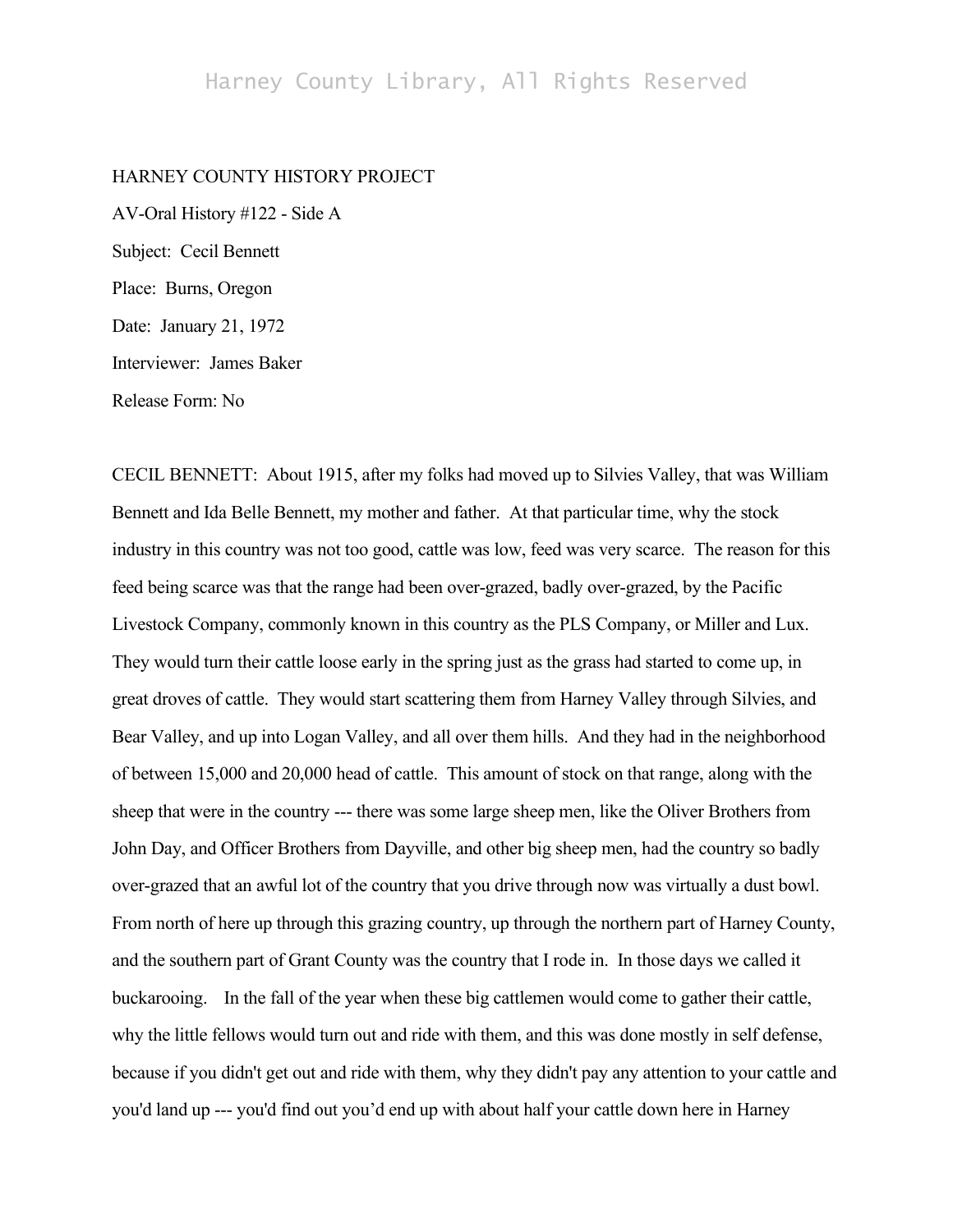Valley. Then if you didn't get down here and look after your interests pretty quick, why they'd be a big stock drive starting south.

And this said, PLS Company had a ranch where they could pasture their cattle on their own land from here clear to the Mexican border. They was that big. But they were very good to the average little cowman. We could go into their camp when they moved up to the Silvies Valley, or Bear Valley, or Logan Valley or any of them places, we could send a representative into their camp, and several of them, they would feed them, and if we run short of saddle horses they'd furnish us horses to ride, and we was always treated very nice by these big companies. This went on for quite some time that way, but I'll drop back just a little bit.

The first District Ranger in the Malheur National Forest was S. R. Bennett, my oldest brother, who has passed away. He was District Ranger in Silvies Valley and the Malheur Forest in 1908.

JAMES BAKER: That's about the time the Refuge was set up.

CECIL: At that time there was a program started to protect this range, but it was quite a little while before they were able to put this thing together. Like any governmental project, it's slow about being processed, and put together where it's working as it should work. Where we had dust bowls in those days, you can drive up through that same range now and you would probably be able to mow hay in a lot of it. Maybe not a big crop of hay, but some of those little meadows you could mow a pretty good crop of hay. So, they've went a long, long ways, I mean they've done a good job.

JAMES: That must be the water planning that they've done?

CECIL: It's the water, they've crosscut this country with fences, so called drift fences we call them, that's been put in, so they can control the herds in different areas. Now that went on and on to where they've treated this sagebrush land and sowed grass on it, crested wheat and meadow foxtail, until they have created a deal whereby, they can raise three times as many stock as they did back there in the olden days. And they can make them produce twice as much as them old cattle did,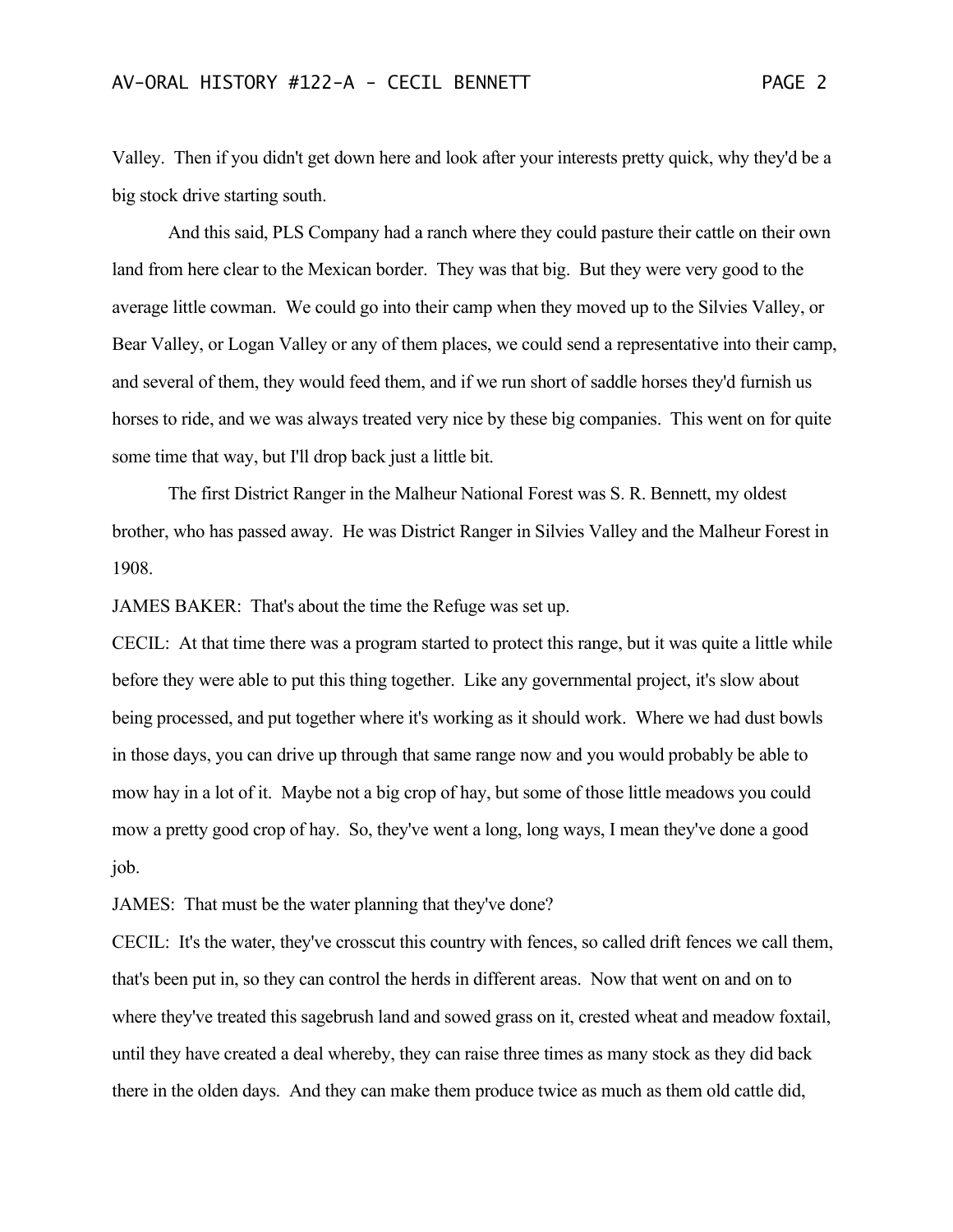because they're well fed, they're taken care of.

In 1917, why I got married here in Burns, Oregon. In 1918, we worked a year and a half for the Malheur National Forest; I was District Ranger, first on Canyon Creek and then on Crow Flat, up here 20 miles north of Burns.

JAMES: What were you doing mostly up there?

JAMES: Oh, we was fire prevention, telephone line building, and road construction. I built the first telephone line that connected the Crow Flat Ranger Station with the Ochoco Forest from Crow Flat to the Ben Campbell place, that was known as the Ben Campbell place, it's the Bob Smith place now on Emigrant Creek.

An old fellow by the name of Buck Hankins who is retired from the Forest Service, I hired, and Buck worked with me on this project that winter of 1918, and spring of 1919. And Buck stayed with the Forest Service all of his life until his retirement came up, and then he retired from the Forest Service, and he still lives over at John Day, Oregon. And I see a few of those old poles still standing that we put up.

And after that I worked around Burns just as a common laborer for a while, and then I moved to the south end of the county to what is known as Catlow Valley and took over as a ranch foreman at Three Mile for Swift and Company, under Judd Wise, who is presently alive and living here in Burns. Judd was the Ranch Superintendent for the Swift Company at the P Ranch at that time. That was in about 1921.

At that time why we put up quite a lot of hay with teams and all of it was done by hand, and with horses. We didn't have any power machinery of any kind.

JAMES: Did they put up hay then any differently than now?

CECIL: Well, we put up hay different then, in this way, that we would have six or eight mowers in the field, where maybe now you'd have two, because you'd mow as much hay with one big tractor as we would mow with six horse mowers. Now, I'm making a kind of a guess at that. Some of these young fellows out here that know more about it than I do would say that old Cecil didn't know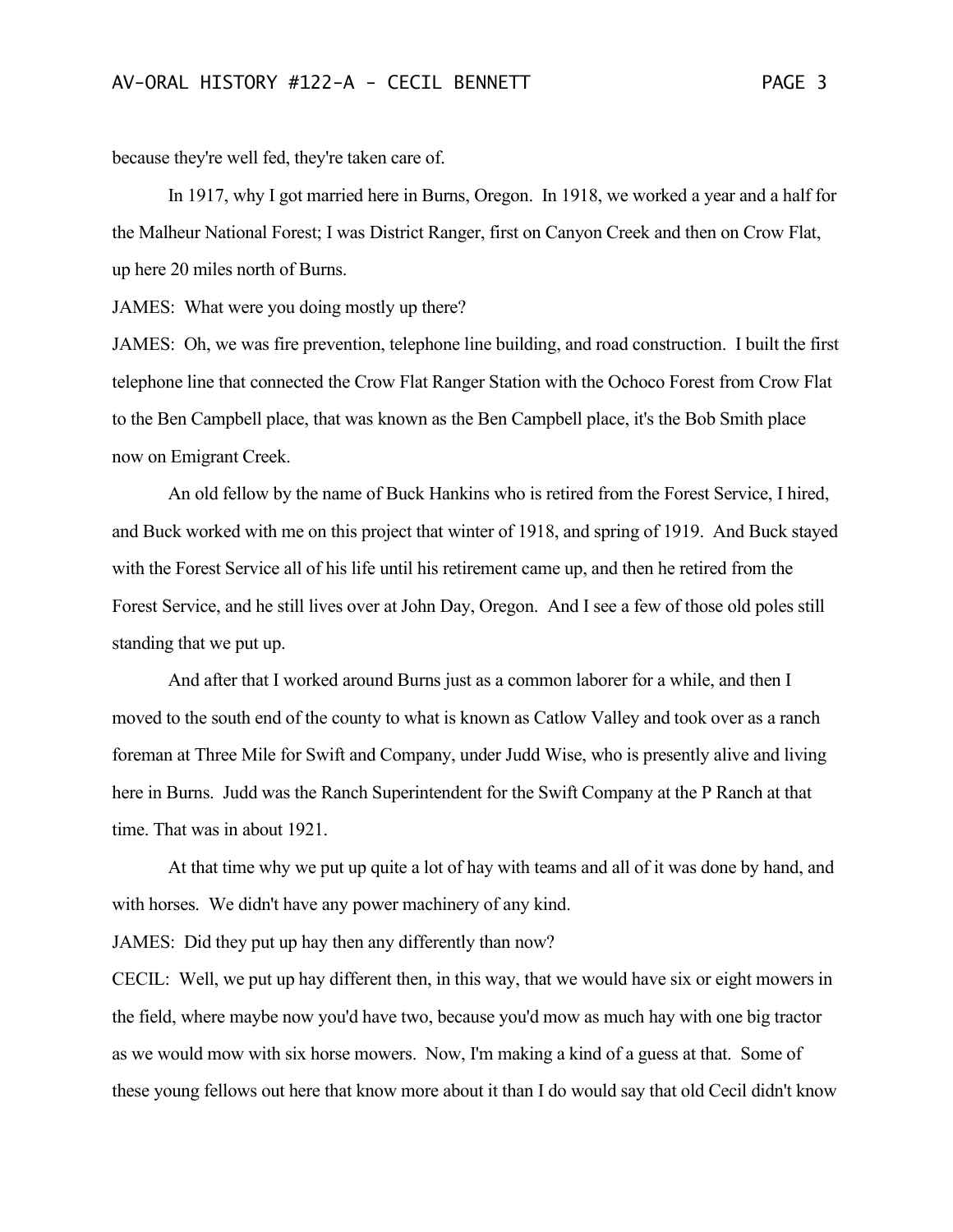what he was talking about.

JAMES: Of course, they didn't know anything about the teams, either.

CECIL: But some of the old timers that we had in those days was old Raz Lewis, who lived down there in Catlow Valley, and he was one of the finest horsemen, with wild horses or mules, that I ever run up against, that I ever seen in my life. He could handle a wild horse better than any man I ever seen in my life. He would walk right in a barn where there was a bunch of hot, wild horses and mules tied up, and walk right in between two wild outlaw horses and slap one on each flank and make them get over and walk right on in between them, and they wouldn't never kick him. I don't know how he got by with it, but he did.

JAMES: He must have led a charmed life.

CECIL: I hired old Raz Lewis the first fall that I put up hay, to not do anything in the world but ride around through the field and watch this machinery and see that it kept a running, and to rope any team that started to make a break for a runaway. And they were surprised at how cheap I put the hay up for them; they didn't think it could be done. And we put the hay up for, cut it and stacked it and fenced the stack yards for less than \$2 a ton.

JAMES: How did you do it so cheaply?

CECIL: Well in the first place, labor was cheap. I'll elaborate just a little bit on how we accomplished it so cheap. Labor was cheap. We didn't have any high-priced fuel to buy or anything. Horses was cheap, they wasn't worth nothing. We had lots of horses. The only expense we was out, was the men, and feeding the men, and you could hire a good man for \$1.50 or \$2 a day. The cost of machinery was not very expensive, and it didn't cost too much to put a ton of hay up. We'd cut this hay and rake it with a rake, we had about 12-foot rakes that raked it up, what we called windrows. And then they'd go in there with hay bucks and buck it up into buck loads. And we had what they called the old sweeper buck. But they would buck this up in big buck loads, and there would be approximately 300 pounds of hay, give or take a little bit, maybe 400 pounds. And then when they went to bucking it into the stack, why they'd buck generally about three of these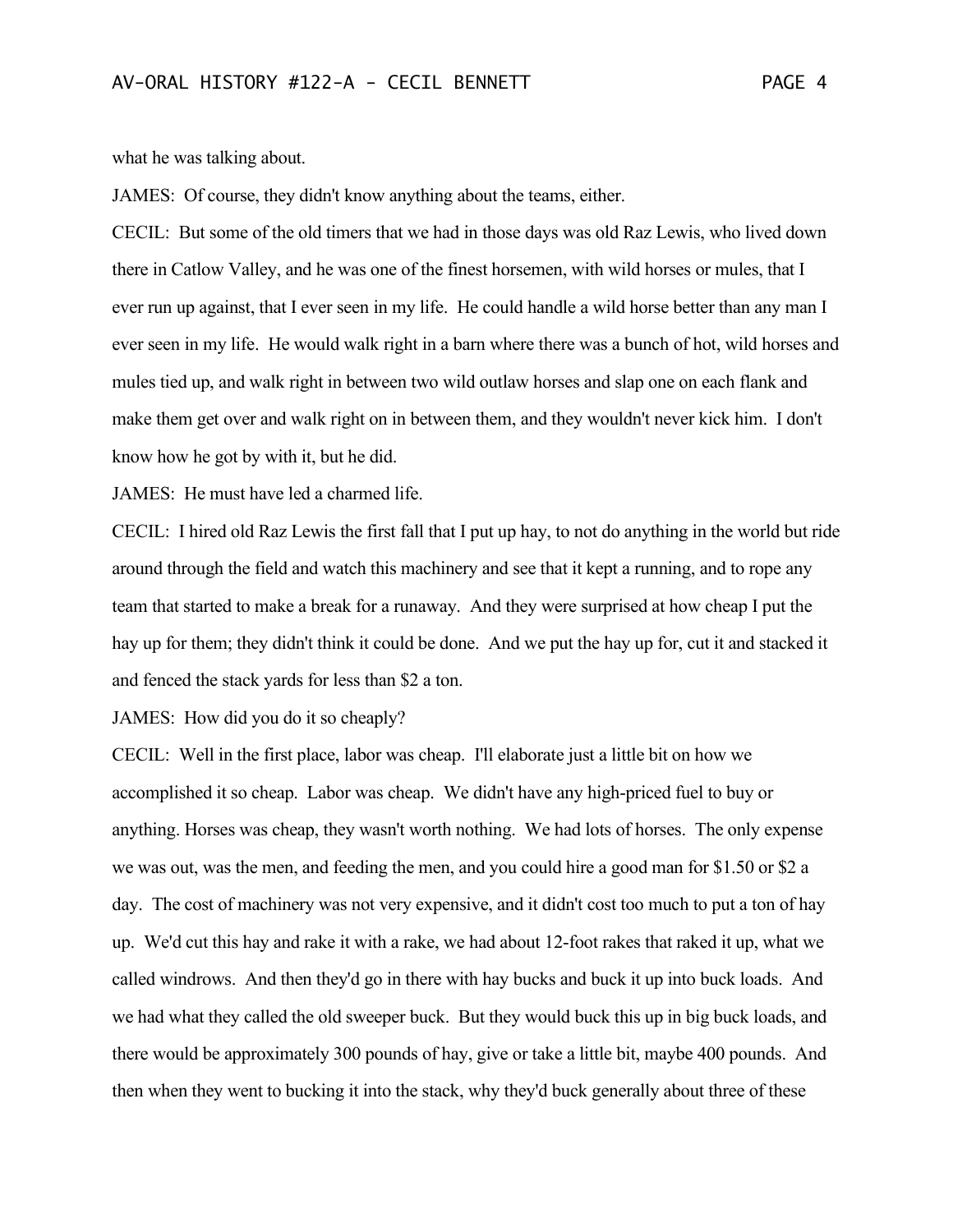loads together. By that time the hay had settled, and it got solider and, these big sweep bucks would pick it up and they'd bring it in, and they'd buck it right onto a net. And this net that I speak of consisted of three chains laying on the ground, one end of them attached to a fir pole, or a steel pipe, different ones used it different. Some of them used the steel pipe, and some of them used the fir pole. I preferred a steel pipe, myself.

And it had three bottom chains and this pipe would lay in a little trench, and these bottom chains would be about 18 to 20 feet long, and they would go up and the three of them would come together up at the front end and be hooked into a steel cable. And after you backed off of this net, why you'd have what we called a crotch chain a laying in this net, and you'd pull that out, the net setter would pull that out, and it went over the top of this hay, and hook it into this steel cable. And when he hooked her in there, why he'd holler, "Take her away." And the guy at the other end of the stack with four horses and a wagon was hooked onto this cable, would start out and he'd pull this load of hay up onto the stack. And the stacker, up on the stack, would place this cable where he wanted this load of hay. He'd generally pull one buck load of hay on one side of the stack, and the next buck load of hay on the other side of the stack, and about the third buck load of hay right in the middle between these two first ones, and kind of squeeze them out. And a right good hay stacker could handle pretty near any amount of hay that you wanted to shove up to him.

JAMES: I bet that was something.

CECIL: And he didn't handle but very little of it with a fork, you didn't see him forking hardly any hay. He'd just jump on top of her and holler, "More hay." Those old-time stackers, they knew just what they was a doing all the time.

Anyway, we enjoyed ourselves there in Catlow Valley, and eventually wound up the last year we were there on Home Creek as Ranch Superintendent of Catlow Valley. And we got into a little bit more money, and there was a lot of fine people down there. Hank Osborn at Roaring Springs was a fine man. Hank is gone now. And old Clyde McKelvey up on Skull Creek was another fine person. He's gone, of course, to his rest. And this old Raz Lewis that I speak of was a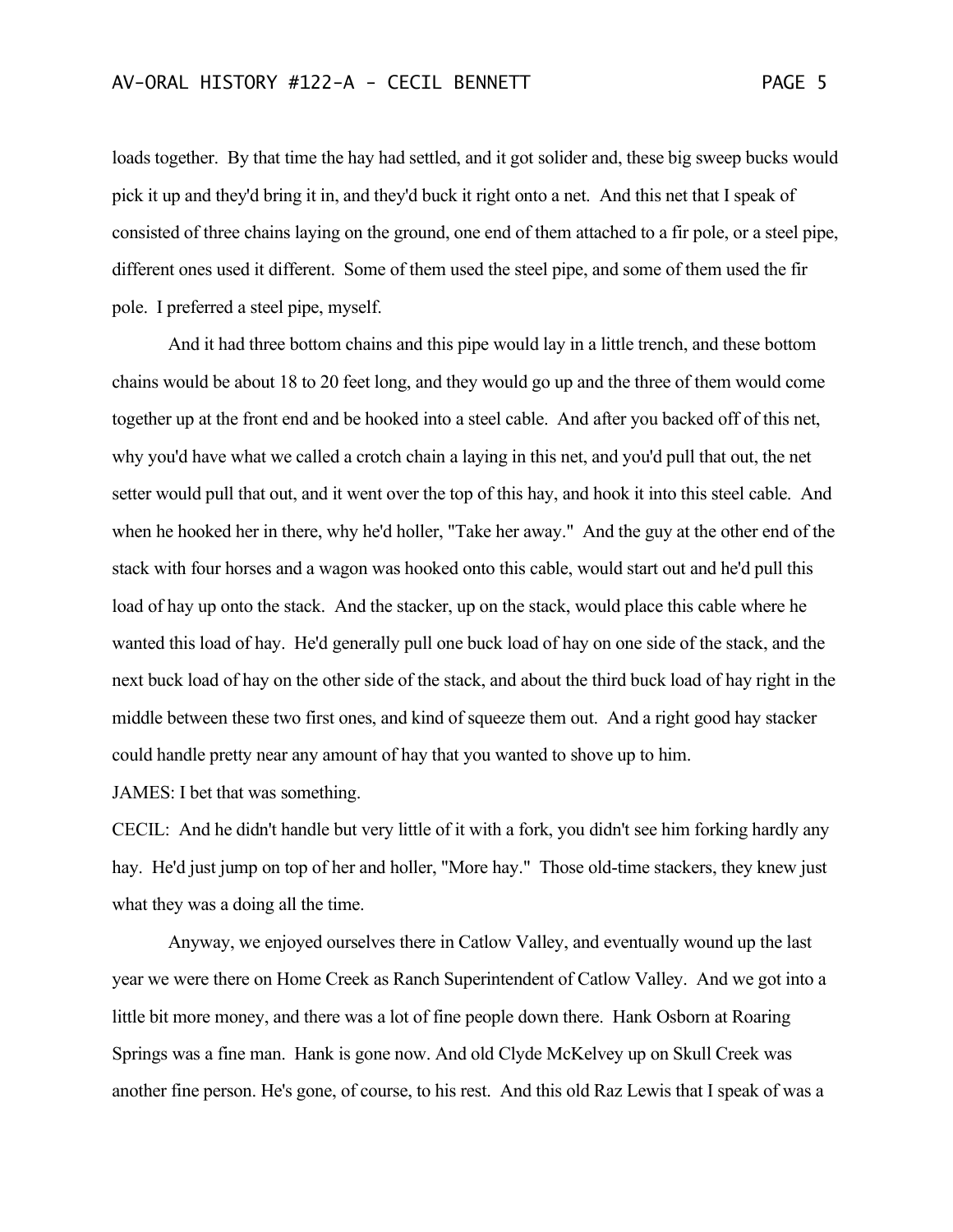fine man; he's gone. I seen his daughter, Mrs. Claude Brown, a few days ago, she came through Burns.

JAMES: She live in Burns?

CECIL: She did live in Burns for a good many years, her, and Mr. Brown, and she moved to Burns a good many years ago with her first husband, Frank Henry, who worked for the Bureau of Land Management until he passed away. And then after that, why Claude had lost his wife, why her and Claude Brown got married. They lived here until Claude died, and Mrs. Brown now lives in, you know where she lives?

MRS. BENNETT: Richland, near Baker.

CECIL: After we left Catlow Valley then, when the Company sold out, why we moved back up to Burns in about the spring, I think, of '23. Some of these dates are a little vague, and I may mix up on them a little bit.

We then started in looking for a garage, and so the first thing we heard of in the way of a garage was a repair shop in Prairie City for sale. So, I went over there, and I made a deal with the old gentleman that owned this building and service station for this shop. I can't recall his name. JAMES: Do you remember how much you paid for it?

CECIL: I paid him \$500 for this repair shop and tools, and I was to get a year's rent free, and then after that I was to pay him a little rent. But it didn't pan out, there wasn't very many automobiles in the country, and we had a lot of snow that winter, and it got pretty tough. Well, we didn't have too much money in the bank, we had a little money in the bank, but I told Mrs. Bennett, I says, "Well, I'm not a going to sit here until every dollar we got is gone, I'm going to strike out and see if I can get a job."

JAMES: Let me ask you one question about the garage, what kind of farm machinery were they using at the time when you had your shop?

CECIL: Well, most of the farm machinery was still horses and, very little tractor work, yet then. JAMES: So, you wouldn't be able to repair farm machinery at this time?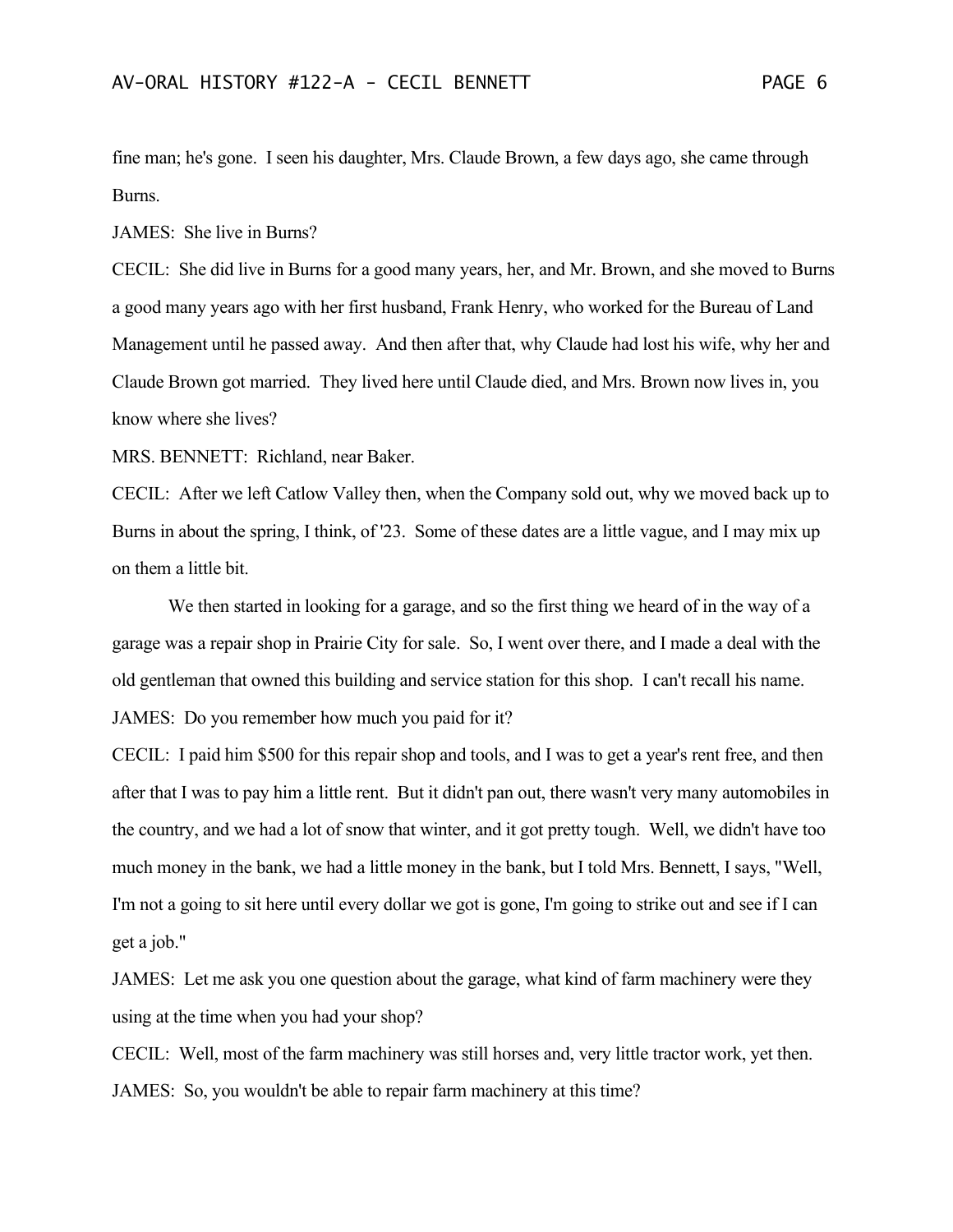CECIL: Very little.

JAMES: Only the automobiles and maybe the trucks?

CECIL: Yes, that was all, automobiles and trucks. By the first of the year, that must have been about '24, wasn't it Mama?

MRS. BENNETT: ... started to school there yet. He was seven though.

CECIL: That would be about '25. In the spring of '25, why probably in January why we see that we were eating in on our little nest egg of money we had, so I told Mrs. Bennett, I says, "Well, I'm gonna leave you and the kids here, and I'm going to go down the river and see if I can find a job some place, possibly lambing. I says if I get down in that lower country why they lamb pretty early down in there." So, I struck out and kept a looking down the river as I went, and when I got down to Spray why I struck a job of lambing for the Stewart Livestock Company, and I worked there with them until about the 1st of April in there someplace. I don't know what time of year it was. And at that time why Mr. Stewart offered me a job of running these sheep for the Company, but I didn't want it. So, I appreciated the, they was awfully fine people to work for, I appreciated it very much, but I went back to Prairie City and packed up my family and we moved back to Burns. That summer, why I sold Raleigh Products.

JAMES: Raleigh Products?

CECIL: Yeah.

JAMES: That's before my time.

CECIL: That is something like Watkins Products, you know, liniments and medicines, extracts and spices, and stuff like that. And I was always kind of amused about that because I came back into town here and an old schoolmate of mine was selling Chevrolet automobiles down there where Copeland Lumber Yard is now. And I was walking around one of these new Chevrolets, and this old schoolmate of mine, name is Earl Hagey, lives in Portland now. And Earl told me afterwards, he says, "I didn't suppose that you had enough money to even make a down payment on a Chevrolet, let alone buy one." He said, "I felt kind of sorry for you because you were selling the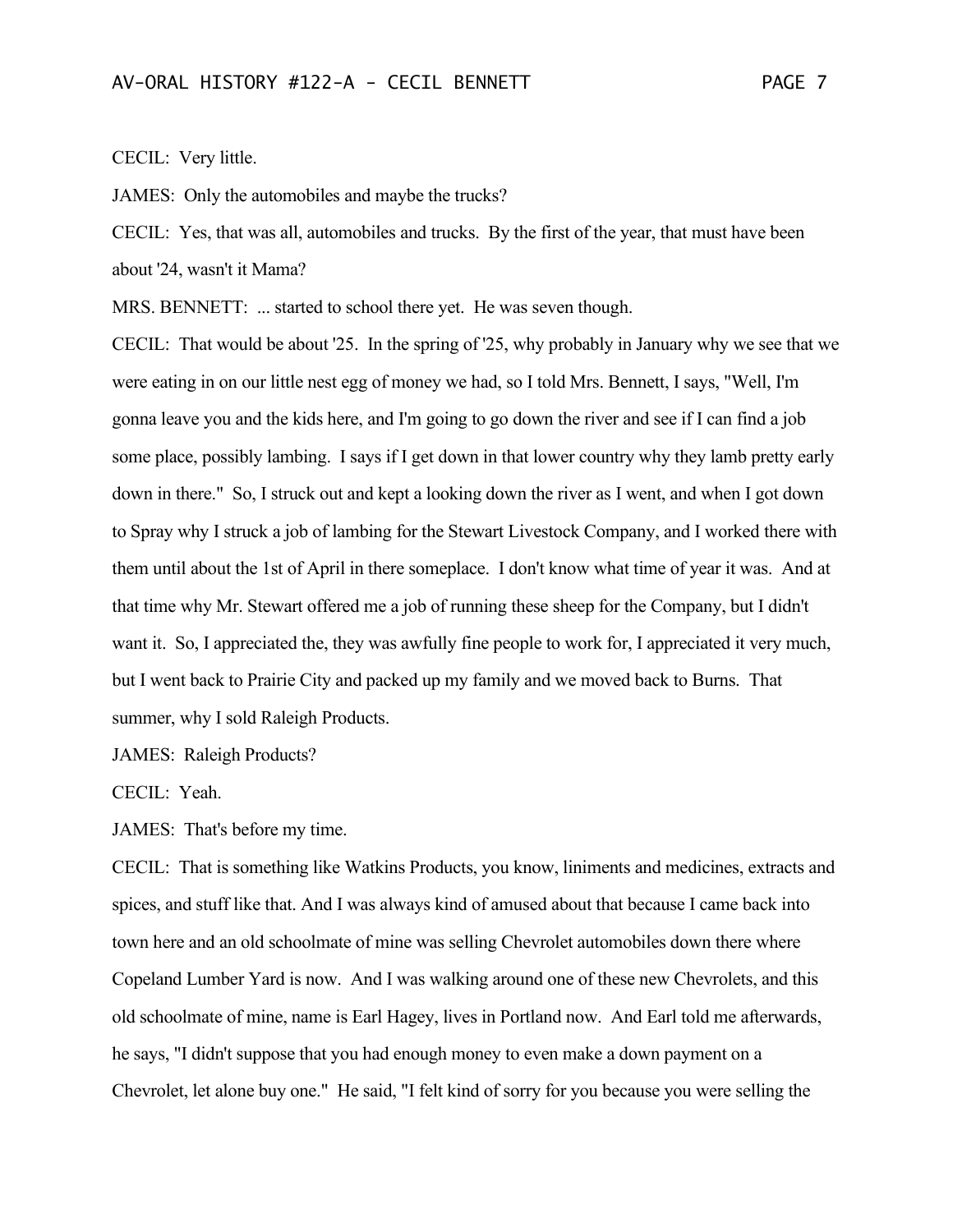## AV-ORAL HISTORY #122-A - CECIL BENNETT PAGE 8

Raleigh Products." He said, "I just wondered how you were making a living out of it for your family." And finally, Earl walked out, he was sitting back in the office, and spoke to me, and I says, "What's the price of this car, Earl." And Earl gave me a price on it, and I says, "What will you give me for that Ford out there?" And so, they went out and they looked at this little Ford I had, and I don't remember the particulars of it, but they wanted \$400 or \$500 difference between the two cars. So, I said, "Well, I think I'll take it." And he wanted to know what kind of a contract I wanted on it. And I said, "I don't want no contract, I'll just pay you for it." Earl was very much surprised to think that a fellow could make that kind of money out of selling that junk that I was selling.

Well later that fall, I bought what was then known as the Maggie and Jiggs Service Station up on the corner used car lot up where Ben Jacques has his Chevrolet used car lot now. And again, I started back in, trying to get back into the automotive business. And that fall, or the next spring, why I --- I think it was that fall I took on the Overland Agency of automobiles. Shortly after I took the Overland Agency, why they quit making the Overland and went to making the Whippet, and I sold the Whippets until 1927 or 1928. At that time, my brother four years older than me, come up and went in partners with me, E. B. Bennett. And we got the Chevrolet Agency.

And then in about 1930, why, or I think about 1930 why Chevrolet made us quit buying Whippets, so we had to quit buying Whippets and go to Chevrolet. And I stayed there in the Chevrolet business, I bought my brother Ellis out in '34, and I stayed there in the Chevrolet business until 1955, when I sold out to Bud Grover.

And during that span of years, I think it was almost 30 years, why I owned the Union Oil bulk plant, the One Stop Service Station, and what was known at one time as the 3-Flags Service Station. Afterwards it was known as the Johnson Pontiac Service Station, where Roy Johnson was, there where the Safeway store parking lot is now. And the Union Oil Service Station at Hines had since been converted into a Texaco Service Station.

And then I bought the old brick building there that the Bennett Motel is in, and we talked it over between ourselves, me and Mrs. Bennett, and we decided to convert that and build it into a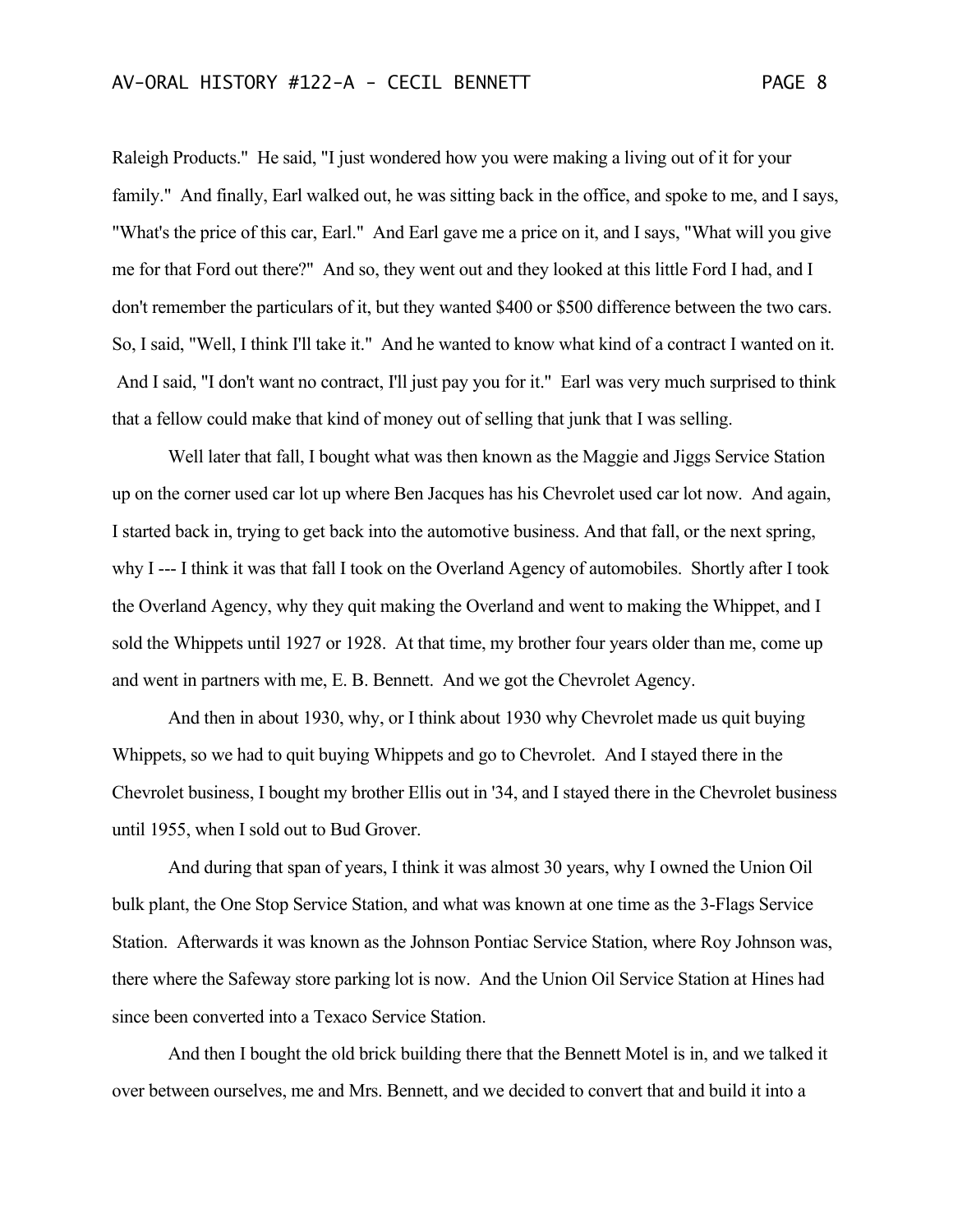hotel or a motel. Which we did in that time, along about 1951.

JAMES: I wanted to know about your selling Chevy's in the 1930's, were people buying cars then out here?

CECIL: Well in 1930, we'll say about 1930, about when Chevrolet come out with a 6-cylinder car in 1929, they asked me here about selling cars in 1930. Well, I have an idea that in 1930, if I had my records available, it would probably show that I sold about 15 or 18 new cars that year. That's what kind of runs in my mind that my first year with Chevrolet, my first full year with Chevrolet, was about 12 or 15 cars, that would have been '29. And then I hung about the same, and then we went into that depression, and it got pretty slow, and it got pretty bad. And then about 1934, business started on the up-trend, and it gradually started getting better from then on, it seemed like. JAMES: What were the things in this area that helped you sell cars, gave more money to people? CECIL: Well, the things in this particular area that helped me sell more cars than I formerly had was the Hines Lumber Mill down here, when the Hines Lumber Mill come in.

In about 1929 Fred Herrick Lumber Company come here, and I think about 1930 when Hines Lumber Company bought Fred Herrick out, and I think it was 1930 that Hines first started selling. I think when they finished this mill down here and started ... in 1930. Well, in the meantime, I had negotiated with all these contractors and tie cutters, and I was quite well acquainted with all these Swedes that was cutting ties, and I was selling them Whippets like hotcakes. And then afterwards, Chevrolets. And then I had Pontiac, too. I got Pontiac and Buick before I got Chevrolet.

And I traveled all over the county, and clear down into the South End of the county, and clear down into Nevada selling cars, and I didn't draw any punches on hours, hours didn't make any difference. I worked all day and then drove all night. We didn't never count the hours in those times. Oh, that gives you kind of a rough run down. If I'd had more time, and after I come back, if you want me to, I might put something together that would be a little bit more authentic, and maybe a little bit more interesting.